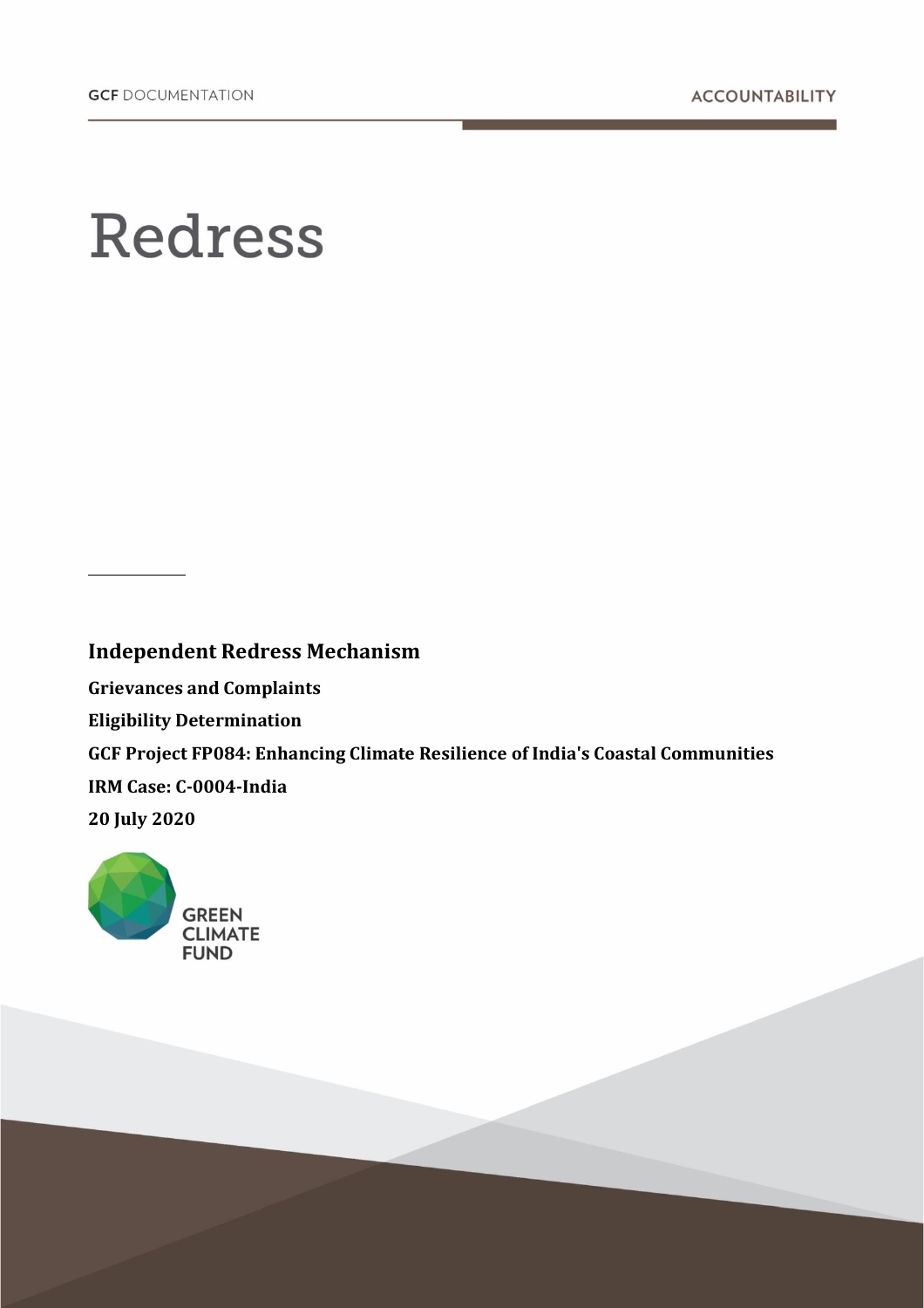## **Eligibility Determination**

The Terms of Reference (TOR)<sup>1</sup> and the Procedures and Guidelines (PGs)<sup>2</sup> of the Independent Redress Mechanism (IRM) of the Green Climate Fund (GCF) sets out how the IRM deals with grievances or complaints from a person, group of persons, or community who have been, or may be affected by the adverse impacts of a GCF funded project or programme. Once a grievance or complaint is received and registered by the IRM, the PGs require the IRM to determine if the grievance or complaint meets the eligibility criteria set out in paragraphs 20-21 and 23-24 of the PGs of the IRM. It is to be noted that this determination is procedural, and that it does not represent a judgement on the merits or the substance of the case.

#### **SUMMARY OF ELIGIBILITY DETERMINATION**

For reasons stated in greater detail in this document, the IRM determines that this complaint is **ineligible** under the IRM's TOR and PGs.

#### **COMPLAINT AND PROCEDURAL HISTORY**

The IRM first became aware of the complaint on 15 May 2020 through the GCF Secretariat, who referred it to the IRM for processing. The complainant(s) raised a concern that the State Government of Andhra Pradesh in India had announced a housing development that had caused the destruction of mangroves in a coastal regulation zone.

The IRM thereafter set up a virtual meeting with the complainant(s), wherein the complainant(s) confirmed their intention to submit a complaint concerning GCF funded project FP084: *Enhancing Climate Resilience of India's Coastal Communities*. <sup>3</sup> The complaint is that the GCF should have taken steps to stop the felling of mangroves for this housing development and should stop the housing development and the further felling of mangroves, because the GCF has a project in the state of Andhra Pradesh which claims to be conserving those mangroves.

FP084 was approved at the 21st meeting of the GCF Board on 20 October 2018, and is currently under implementation. The GCF's Accredited Entity for this project is the United Nations Development Programme ("Accredited Entity").

The IRM acknowledged receipt of the complaint in writing on 20 May 2020 and registered the complaint in its Case Management System. In acknowledging receipt, the IRM requested additional information from the complainant(s). The complainant(s) requested confidentiality, and the IRM is providing confidentiality in accordance with its TOR and PGs.

The IRM has also engaged with the GCF Secretariat project team and the Accredited Entity's focal point for this project. The project is to be implemented in 24 targeted landscapes in 12 coastal districts across the states of Andhra Pradesh, Maharashtra, and Odisha.<sup>4</sup> Through its engagement with the GCF and the Accredited Entity, the IRM sought to clarify whether the housing development falls within an area which is part of one of the 24 targeted landscapes of the project.

<sup>1</sup> Available at[: https://irm.greenclimate.fund/document/irm-tor.](https://irm.greenclimate.fund/document/irm-tor)

<sup>&</sup>lt;sup>2</sup> Available at[: https://irm.greenclimate.fund/document/2019-procedures-and-guidelines-irm.](https://irm.greenclimate.fund/document/2019-procedures-and-guidelines-irm)

<sup>3</sup> <https://www.greenclimate.fund/project/fp084>

<sup>&</sup>lt;sup>4</sup> For more information about the project, see:<https://www.greenclimate.fund/project/fp084>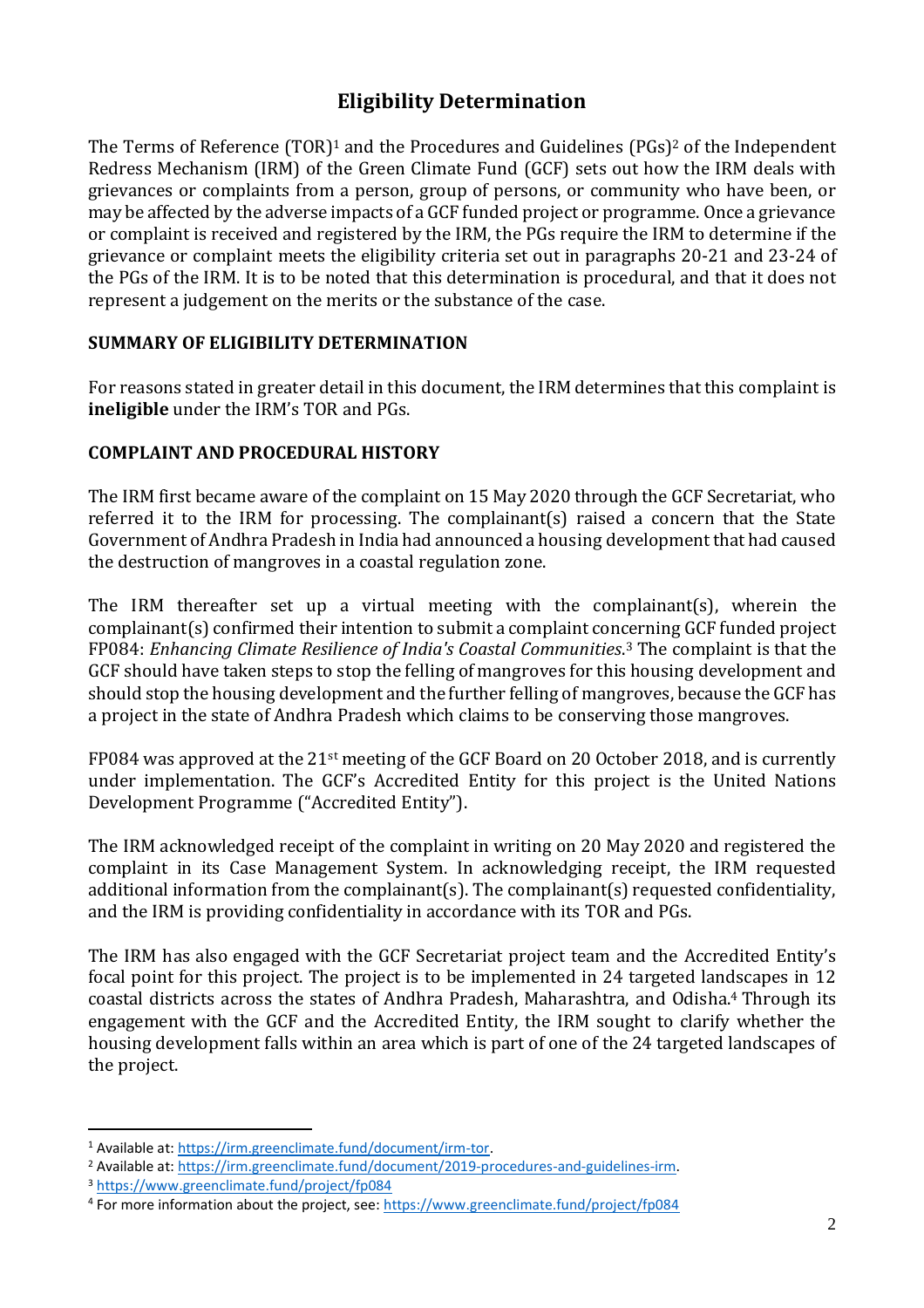The GCF Secretariat's portfolio management team confirmed that they were not aware of the housing development, and that the question of whether the housing development falls within an area included in one of the targeted landscapes of the project would need to be clarified with the Accredited Entity.

The location of the housing development in relation to the targeted landscapes of the project has been clarified by the IRM with the Accredited Entity. On a *prima facie* assessment<sup>5</sup> of the evidence presented by the complainant(s), Accredited Entity, the GCF Secretariat and collected by the IRM at this preliminary stage of the case, the IRM has concluded that the housing development area does not fall within an area targeted for mangrove conservation by the GCF project.

The project has seven targeted landscapes in Andhra Pradesh, one of which is in the vicinity of the housing development in East Godavari, and is described in the project proposal as the "Coringa Wildlife Sanctuary and surrounding communities". While the boundaries of the Coringa Wildlife Sanctuary are relatively well defined, and do not extend to the area of the housing development, the project's boundaries for "…and surrounding communities" was not clear from the project documentation reviewed. The Accredited Entity has confirmed that the project seeks to implement both conservation and livelihood activities in the targeted landscapes.

In relation to the East Godavari targeted landscape area, conservation activities are planned for the Coringa Wildlife Sanctuary, whereas the activities planned for the surrounding communities are livelihood and capacity building activities, which are only being planned for rural communities. The area falling under the Andhra Pradesh State Housing Scheme comes under the Kakinada urban block and is excluded from the targeted landscape area with regard to conservation and livelihood activities. There is also no information at this stage of the case to suggest that the housing development and the felling of mangroves for that development would have an adverse impact on the GCF project or its targeted landscapes or activities.

It is common ground, and undisputed, that the felling of mangroves for the housing development was not carried out by or under the authority of the GCF or the Accredited Entity, nor that it was as a result of the GCF funded project.

The IRM afforded an opportunity to the complainant(s) to submit relevant information in response to the material submitted by the Accredited Entity. Due to the Covid-19 global pandemic, and the movement restrictions that are currently in place in India, the complainant(s) requested more time to gather relevant information. The IRM accordingly extended the time period for the conclusion of the eligibility determination from 19 June 2020 to 20 July 2020, 6 and communicated to the complainant(s) that any relevant information should be provided by 13 July 2020. Even though an extension of time was granted by the IRM, no information relevant to the boundaries of the project area has been supplied by the complainant(s). The

<sup>5</sup> *Prima facie* is a Latin expression used to mean "on first encounter" or "on the face of it". The term is used to describe evidence that, unless displaced by counter evidence, would be sufficient at that point of the case to prove a particular proposition or fact. A *prima facie* conclusion can always be displaced by evidence to the contrary at a later stage. At this preliminary stage of the case, the IRM applies the balance of probabilities standard in accordance with paragraph 93 of the PGs, on the evidence that is *prima facie* available to it in order to decide on the eligibility of the complaint.

<sup>6</sup> See extension decision: [https://irm.greenclimate.fund/sites/default/files/case/c0004-india-irm-extension-time](https://irm.greenclimate.fund/sites/default/files/case/c0004-india-irm-extension-time-decision-eligibility-18-june-2020-final-web-publication.pdf)[decision-eligibility-18-june-2020-final-web-publication.pdf.](https://irm.greenclimate.fund/sites/default/files/case/c0004-india-irm-extension-time-decision-eligibility-18-june-2020-final-web-publication.pdf)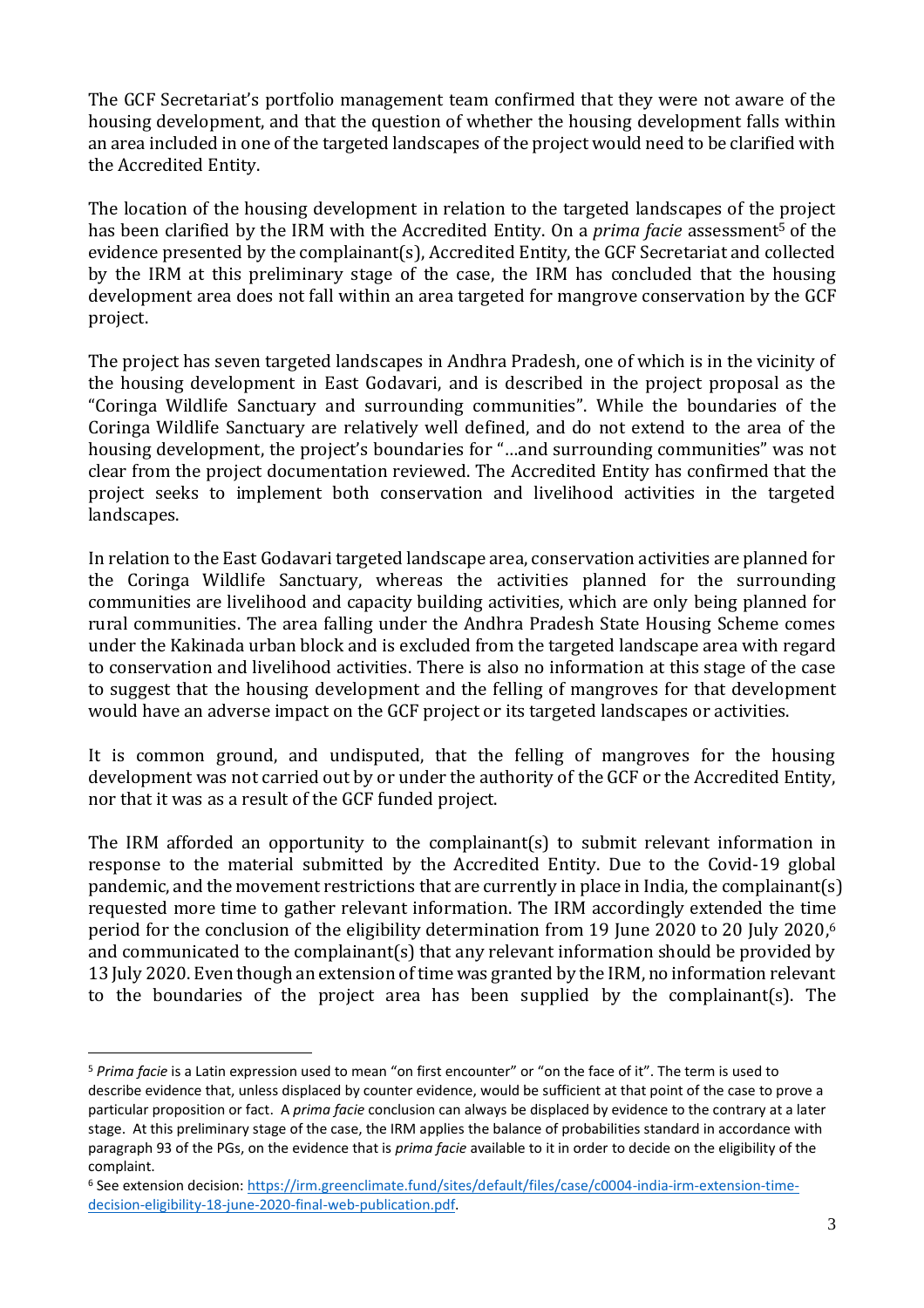complainant(s) have informed the IRM that they are still facing challenges in gathering information due to Covid-19 concerns in India.

### **ELIGIBILITY CRITERIA**

The IRM examined the eligibility of the complaint against the eligibility criteria set out in paragraphs 20-21 and 23-24 of the PGs of the IRM. The primary eligibility criteria and the IRM's *prima facie* findings in relation to these criteria are set out in the table below.

| <b>Criterion</b>                                                                                                                                                                                                                                                                                                                                              | Yes/No         | Reason(s)                                                                                                                                                                                                                                                                                                                                                                                                                                           |
|---------------------------------------------------------------------------------------------------------------------------------------------------------------------------------------------------------------------------------------------------------------------------------------------------------------------------------------------------------------|----------------|-----------------------------------------------------------------------------------------------------------------------------------------------------------------------------------------------------------------------------------------------------------------------------------------------------------------------------------------------------------------------------------------------------------------------------------------------------|
| Was the grievance or<br>complaint filed by a<br>person, group of persons,<br>community (or any duly<br>authorised representative<br>of the aforementioned<br>groups) who have been or<br>may be affected by the<br>adverse impacts of a GCF<br>funded project or<br>programme?                                                                                | N <sub>o</sub> | On the basis of the information reviewed, the<br>felling of the mangroves for the housing<br>development in Andhra Pradesh did not<br>occur within the project area of FP084, nor<br>was the felling conducted by, or on behalf of,<br>the GCF or the Accredited Entity. As such,<br>any negative impacts resulting from the<br>felling of mangroves for the development of<br>the housing scheme are not as a result of the<br>GCF funded project. |
| Was the grievance or<br>complaint submitted to<br>the IRM before whichever<br>is the later of the following<br>two dates:<br>(a) Two years from the<br>date the complainant<br>becomes aware of the<br>adverse impacts<br>referred to in<br>paragraph 20 of the<br>PGs; or<br>(b) two years from the<br>closure of the GCF<br>funded project or<br>programme. | Yes            | The complaint was submitted on 20 May<br>2020. At the time of submission the project<br>was under implementation and the<br>estimated date of completion is June 2025.<br>The complaint was accordingly submitted to<br>the IRM before the later of the dates<br>mentioned in paragraph 23 of the IRM's PGs.                                                                                                                                        |
| Does the grievance or<br>complaint fall into any one<br>or more of the exclusions<br>listed in paragraph 24 of<br>the PGs?                                                                                                                                                                                                                                    | N <sub>o</sub> | None of the exclusionary criteria appear to<br>be triggered by this complaint.                                                                                                                                                                                                                                                                                                                                                                      |

#### **ELIGIBILITY DETERMINATION**